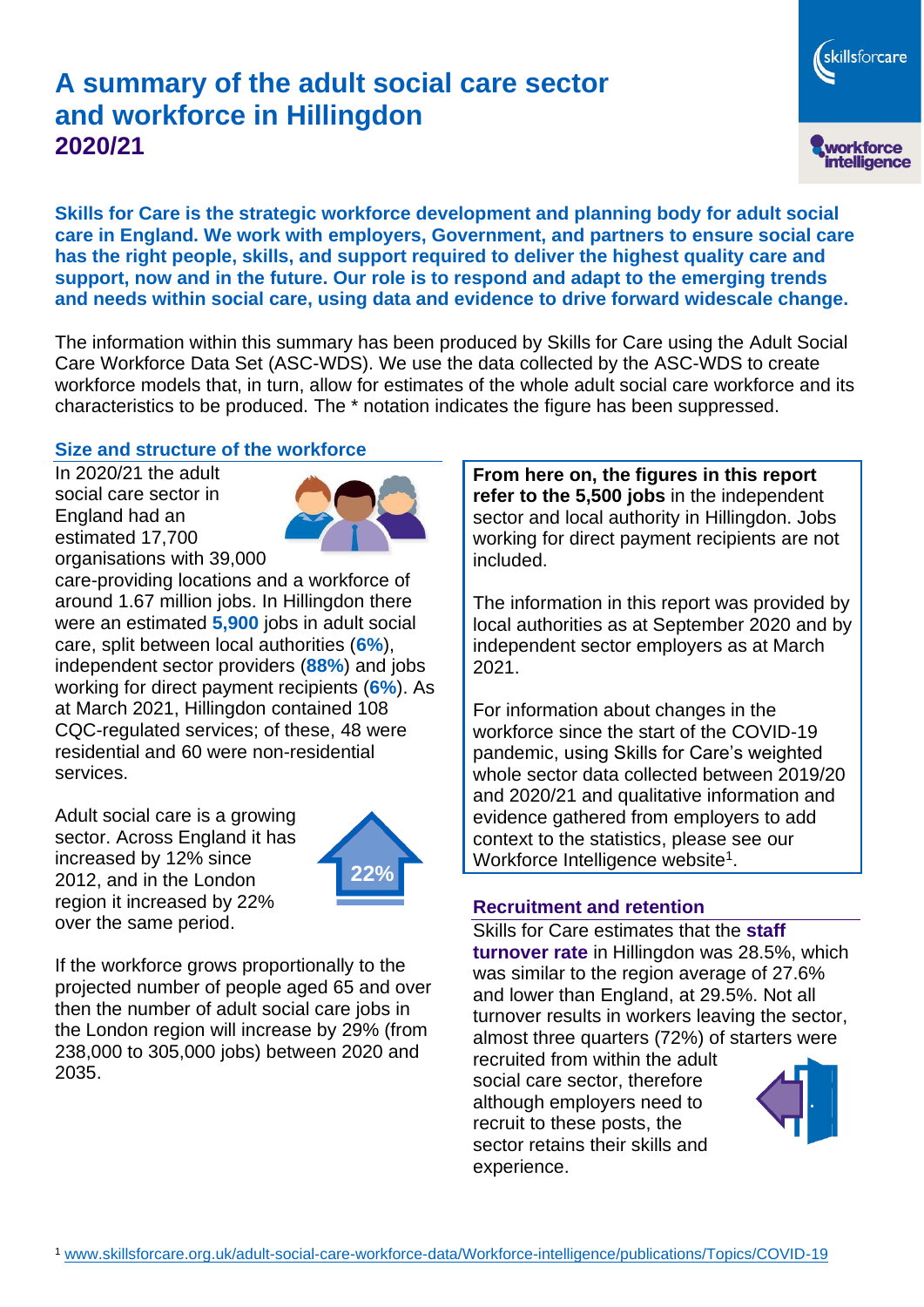Adult social care has an experienced 'core' of workers. Workers in Hillingdon had on average **7.6 years of experience in the sector** and 80% of the workforce had been working in the sector for at least three years.

Using both workforce intelligence evidence and our links with employers and stakeholders across England, we know that recruitment and retention is one of the largest issues faced by employers. We have many resources and tools available to help, for example the 'Values-based recruitment and retention toolkit'<sup>2</sup> and 'Seeing potential: widen your talent pool'. <sup>3</sup> For more information please visit: [www.skillsforcare.org.uk/recruitment-retention](http://www.skillsforcare.org.uk/recruitment-retention)

#### **Employment information**

We estimate Hillingdon had **5,500** adult social care jobs employed in the local authority and independent sectors. These included 400 managerial roles, 225 regulated professionals, 4,300 direct care (including 3,700 care workers), and 600 othernon-care proving roles.

The average number of **sickness days** taken in the last year in Hillingdon was 6.5, (8.5 in London and 9.5 across England). With an estimated directly employed workforce of 4,600, this would mean employers in Hillingdon lost approximately **30,000 days to sickness in 2020/21**. In England levels of staff sickness have nearly doubled over the course of the pandemic between 2019/20 and 2020/21, in total around 6 million extra days were lost to sickness than in the year before.

Almost half (44%) of the workforce in Hillingdon were on zero-hours contracts. Over half (59%) of the workforce usually worked full-time hours and 41% were part-time.

# **Chart 1. Proportion of workers on zero hours contracts by area**

| England           | 25% |
|-------------------|-----|
| London            | 42% |
| <b>Hillingdon</b> | 44% |

# **Workforce demographics**

The majority (83%) of the workforce in Hillingdon were female, and the average age was 45.6 years old. Workers aged



24 and under made up 5% of the workforce and workers aged over 55 represented 27%. Given this age profile approximately 1,500 people will be reaching retirement age in the next 10 years.

Nationality varied by region, in England 83% of the workforce identified as British, while in the London region this was 63%. An estimated 68% of the workforce in Hillingdon identified as British, 16% identified as of an EU nationality and 16% a non-EU nationality, therefore there was a similar reliance on EU and non-EU workers.

# **Pay**



Table 1 shows the full-time equivalent annual or hourly pay rate of selected job roles in Hillingdon (area), London (region) and England. All figures

represent the independent sector as at March 2021, except social workers which represent the local authority sector as at September 2020. At the time of analysis, the National Living Wage was £8.72.

#### **Table 1. Average pay rate of selected job roles by area**

|                                 | <b>England</b> | Region  | Area    |  |
|---------------------------------|----------------|---------|---------|--|
| Full-time equivalent annual pay |                |         |         |  |
| Social Worker <sup>t</sup>      | £37,100        | £44,500 | £39,800 |  |
| Registered nurse                | £33,600        | £34,700 | £32,400 |  |
| Hourly pay                      |                |         |         |  |
| National Living<br>Wage         | £8.72          | £8.72   | £8.72   |  |
| Senior care worker              | £10.00         | £10.43  | £10.54  |  |
| Care worker                     | £9.29          | £9.70   | £9.58   |  |
| Support and<br>outreach         | £9.53          | £10.19  | £9.99   |  |

†Local authority social workers only.

Please note that pay varies by sector, with local authority pay generally being higher than independent sector pay.